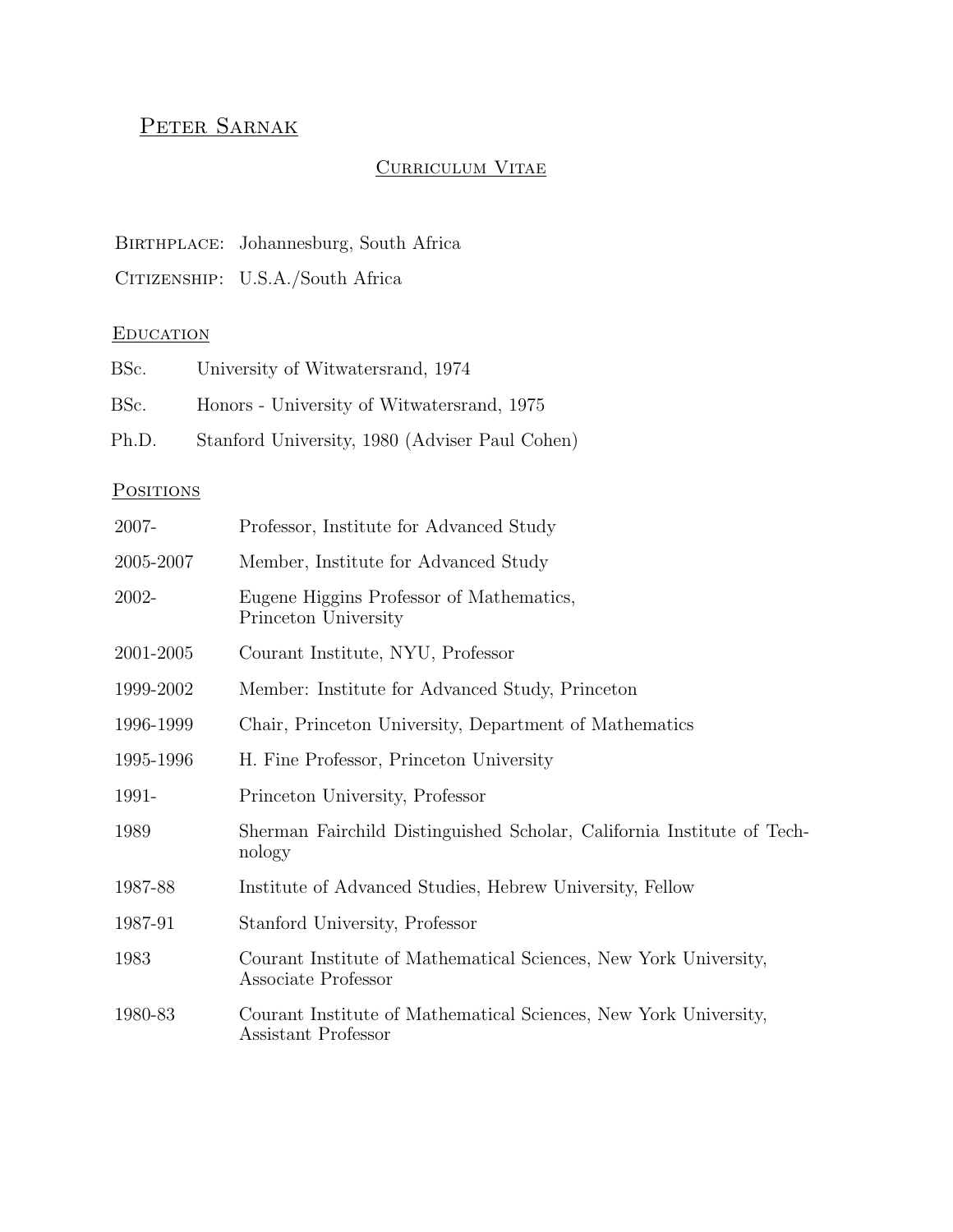# PETER SARNAK 2

# AWARDS/HONORS

| 2021    | Elected Honorary Member of the London Mathematical Society.                                                                                                                                                                      |  |  |
|---------|----------------------------------------------------------------------------------------------------------------------------------------------------------------------------------------------------------------------------------|--|--|
| 2020    | Hardy Lecturer, London Mathematical Society.                                                                                                                                                                                     |  |  |
| 2019    | Sylvester Medal, Royal Society.                                                                                                                                                                                                  |  |  |
| 2017    | Honorary Doctorate, Kings College London; Fellow of the American Math-<br>ematical Society.                                                                                                                                      |  |  |
| 2016    | Honorary Doctorate, The University of St. Andrews, Scotland.                                                                                                                                                                     |  |  |
| 2015    | Honorary Doctorate, The University of Chicago; elected Honorary Fellow<br>of The Royal Society of South Africa.                                                                                                                  |  |  |
| 2014    | Honorary Doctorate, Shandong University, China; Wolf Prize in Mathemat-<br>ics; Honorary degree, University of Witwatersrand, Johannesburg; Phi Beta<br>Kappa award for excellence in undergraduate teaching, Princeton chapter. |  |  |
| 2013    | Elected foreign member Academia Europea                                                                                                                                                                                          |  |  |
| 2012    | Lester Ford Prize MAA                                                                                                                                                                                                            |  |  |
| 2010    | Honorary Degree, Hebrew University, Jerusalem                                                                                                                                                                                    |  |  |
| 2008    | Elected to The American Philosophical Society                                                                                                                                                                                    |  |  |
| 2005    | Frank Nelson Cole Prize, AMS                                                                                                                                                                                                     |  |  |
| 2004    | Aisenstadt Chair, CRM (Montreal); Rothchild Chair, Isaac Newton Insti-<br>tute (Cambridge).                                                                                                                                      |  |  |
| 2003    | Levi L. Conant Prize (AMS) (joint with N. Katz).                                                                                                                                                                                 |  |  |
| 2002    | Elected Member of the National Academy of Sciences (U.S.A.), and Fellow<br>of the Royal Society (U.K.).                                                                                                                          |  |  |
| 2001    | Ostrowski Prize from the Ostrowski Foundation, Basel, (shared with H.<br>Iwaniec and R. Taylor)                                                                                                                                  |  |  |
| 1998    | Polya Prize of Society of Industrial & Applied Mathematics, (shared with<br>P. Deift and X. Zhou)                                                                                                                                |  |  |
| 1991    | Elected to American Academy of Arts & Sciences                                                                                                                                                                                   |  |  |
| 1985-90 | Presidential Young Investigator                                                                                                                                                                                                  |  |  |
| 1983-85 | Sloan Fellow                                                                                                                                                                                                                     |  |  |
| 1975    | Unisco Chemical Company Gold Medal, (University of Witwatersrand)                                                                                                                                                                |  |  |
| 1974    | William Cullen Medal, (University of Witwatersrand)                                                                                                                                                                              |  |  |
| 1974    | Hebert LeMay Prize, (University of Witwatersrand)                                                                                                                                                                                |  |  |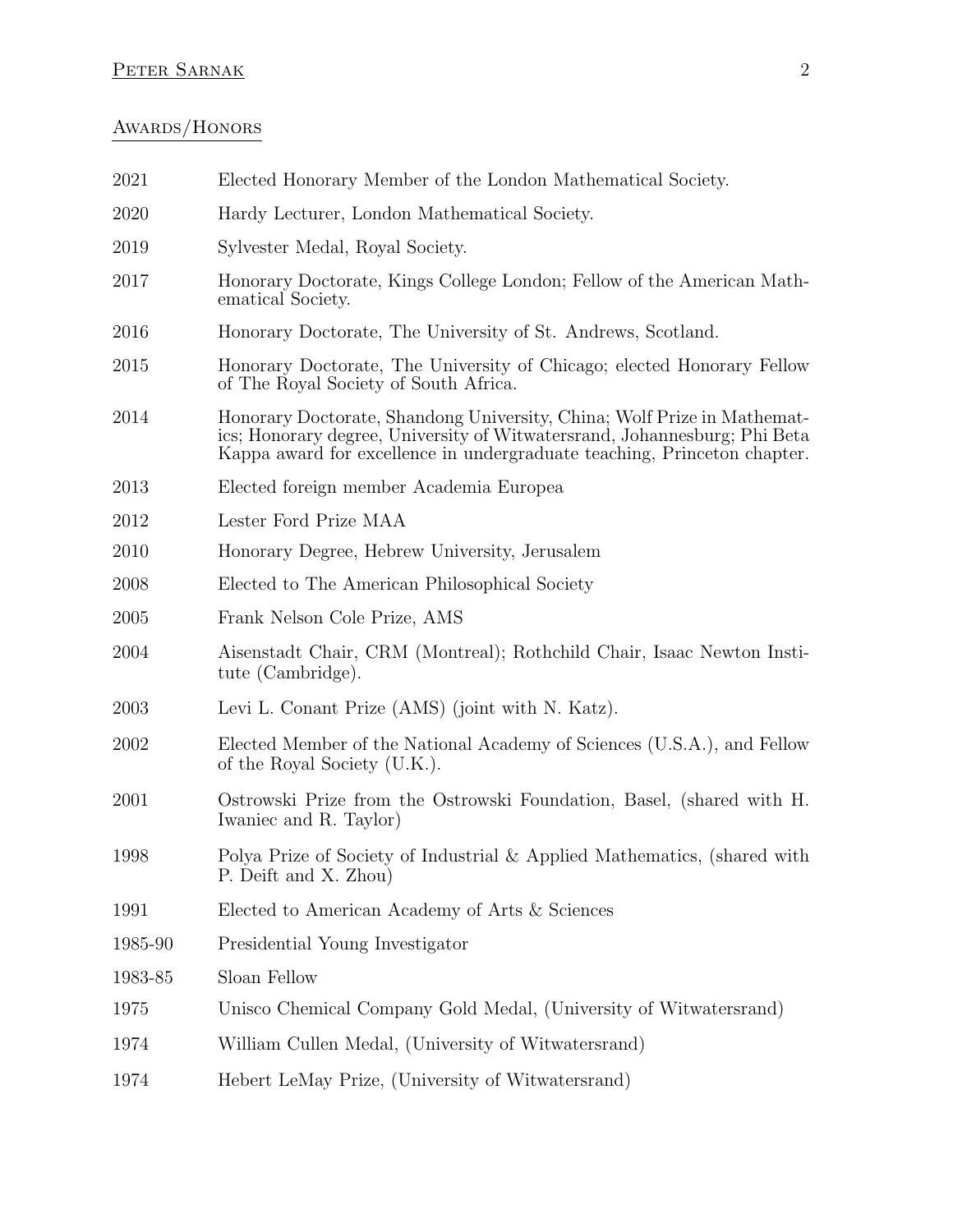### COMMITTEE WORK

- Trustee MSRI
- American Institute of Mathematics, Chair Scientific Advisory Panel, 2002-2016
- Fields Institute, Scientific Advisory Committee 2000/2003
- Scientific Advisory Committee I.H.E.S. (France), 1997-2003
- Scientific Advisory Committee MSRI (Mathematic Sciences Research Institute) - 1990-1996
- Trustee MSRI (Mathematic Sciences Research Institute) 2006-2009
- Fields Medal Committee 2010.
- Chair, Shaw Prize in Mathematical Sciences Committee 2010-2016.
- Chair of Mathematics Section, National Academy of Sciences 2012-2015.
- NSF Advisory Committee 1988-1992
- Visiting Oversight Committees
	- 1. Michigan University Mathematics Department, 1993
	- 2. University of Toronto Mathematics Department, 1994
	- 3. California Institute of Technology Physics & Astronomy, 1995
	- 4. Landau Institute, Hebrew University, Jerusalem, 1996
	- 5. NSERC Committee Review of Mathematics, Canada 1996
	- 6. MIT, 2008-2010
	- 7. International Benchmarking of U.S. Research Fields Mathematics Panel, 1997 (for NRC).
	- 8. University of Maryland, Mathematics Department, 2001
	- 9. International Review of Mathematics in the U.K. Committee, 2004
	- 10. Columbia University, Mathematics Department, 2004
	- 11. University of Pennsylvania, Mathematics Department, 2005
	- 12. Head of the U.S. Delegation to the IMU General Assembly, Spain, 2006
	- 13. FIM (ETH Zurich), Advisory Board, 2004-
	- 14. Institute for Advanced Study, Hebrew University, Advisory Board.
	- 15. International Member of RAE 2008 Panel (UK)

#### Editorial Boards

- Cambridge University Press
- Duke Mathematics Journal
- GAFA (Geometric & Functional Analysis)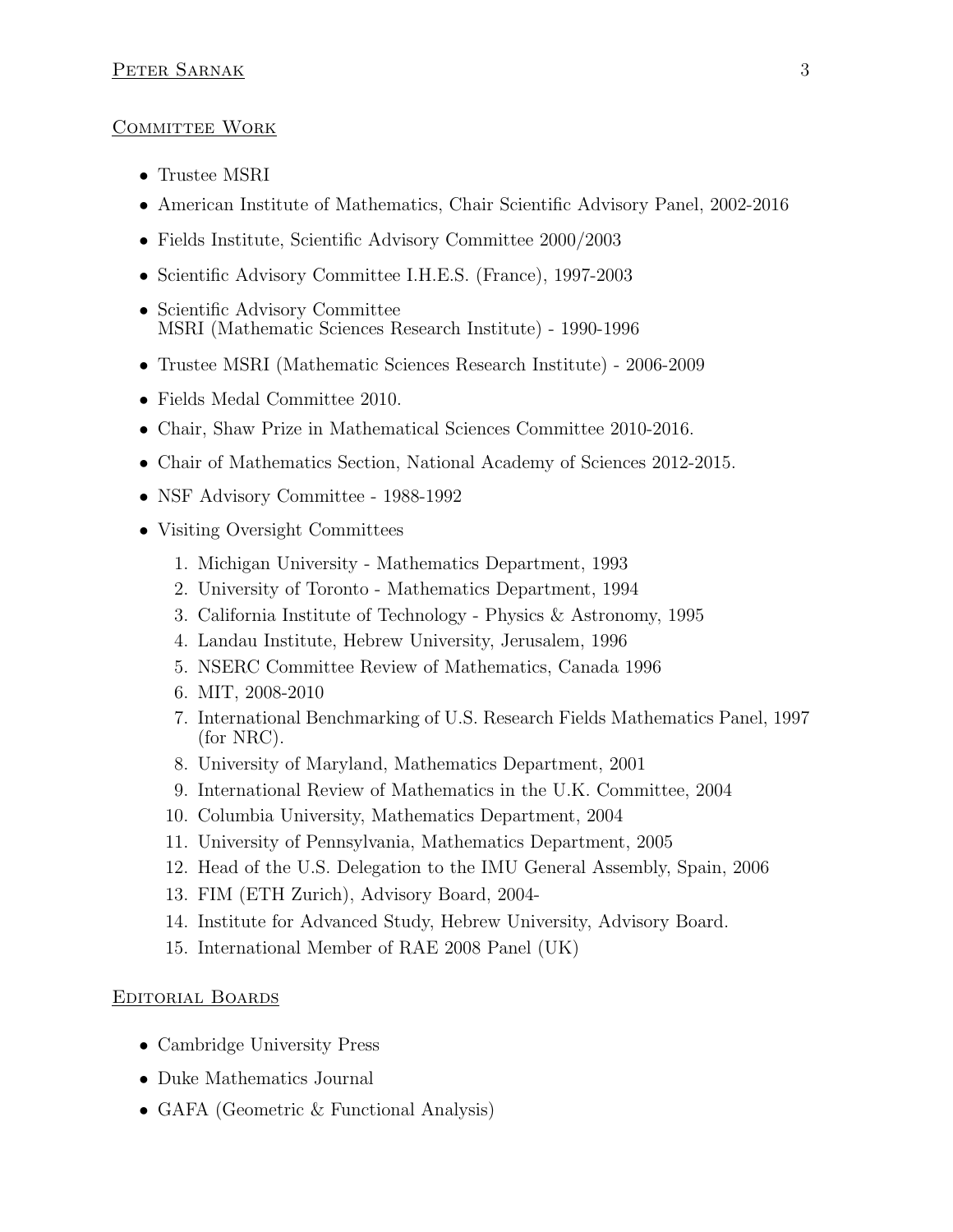- Compositio Mathematics
- Annals of Math 1996-2012, 2016-
- Journal of Experimental Mathematics
- Forum Mathematics (term completed 2011)
- Communications in Mathematical Physics (term completed 2008).
- IMRN
- Colloquium Series, AMS

### Lecture Series

- 2021 Lorne Campbell Lecture, Queens University.
- 2020 Hardy Lecture, Annual Meeting of the London Mathematical Society.
- 2019 Baylor Lecture Series in Mathematics, Baylor University; MSCS Distinguished Lecture Series, UIC; Albert Einstein Lecture, Israel Academy of Sciences; Virginia Mathematical Lectures, Charlottesville, VA; Ahlfors Lectures, Harvard University.
- 2018 Pascal Lecture, Durham University (UK).
- 2017 Harold Bohr Lecture, University of Copenhagen.
- 2016 Heilbronn Distinguished Lecture Series, University of Bristol; Hilldale Lecture, University of Wisconsin–Madison.
- 2015 Public lectures at the University of Oklahoma, Norman and Stanford University; Ordway lectures, University of Minnesota, Erd˝os Memorial Lecture, AMS, Chicago meeting.
- 2014 Eisenbud Lectures in Mathematics and Physics, Brandeis; Distinguished Public Lecture, King College London; Public Lecture at the University of Witwatersrand, Johannesburg.
- 2013 Myhill Lectures, University of Buffalo
- 2012: A. Albert Lectures, University of Chicago Ramanujan Lectures, Tata Institute, Mumbai, India Langenhop Lecture, Carbondale, Ill. Phillips Lecture Series, Michigan State University
- 2011: Maxson Lectures Texas A and M Distinguished Lecture Series, Boston College Mahler Lecture Tour (Australia)
- 2010 A. Whitman Lectures, USC
- 2009 de-Rham Lecture, Lausanne, Switzerland
- 2009 RISM, Riemann Conference in Verbania Italy, Lectures on L-functions.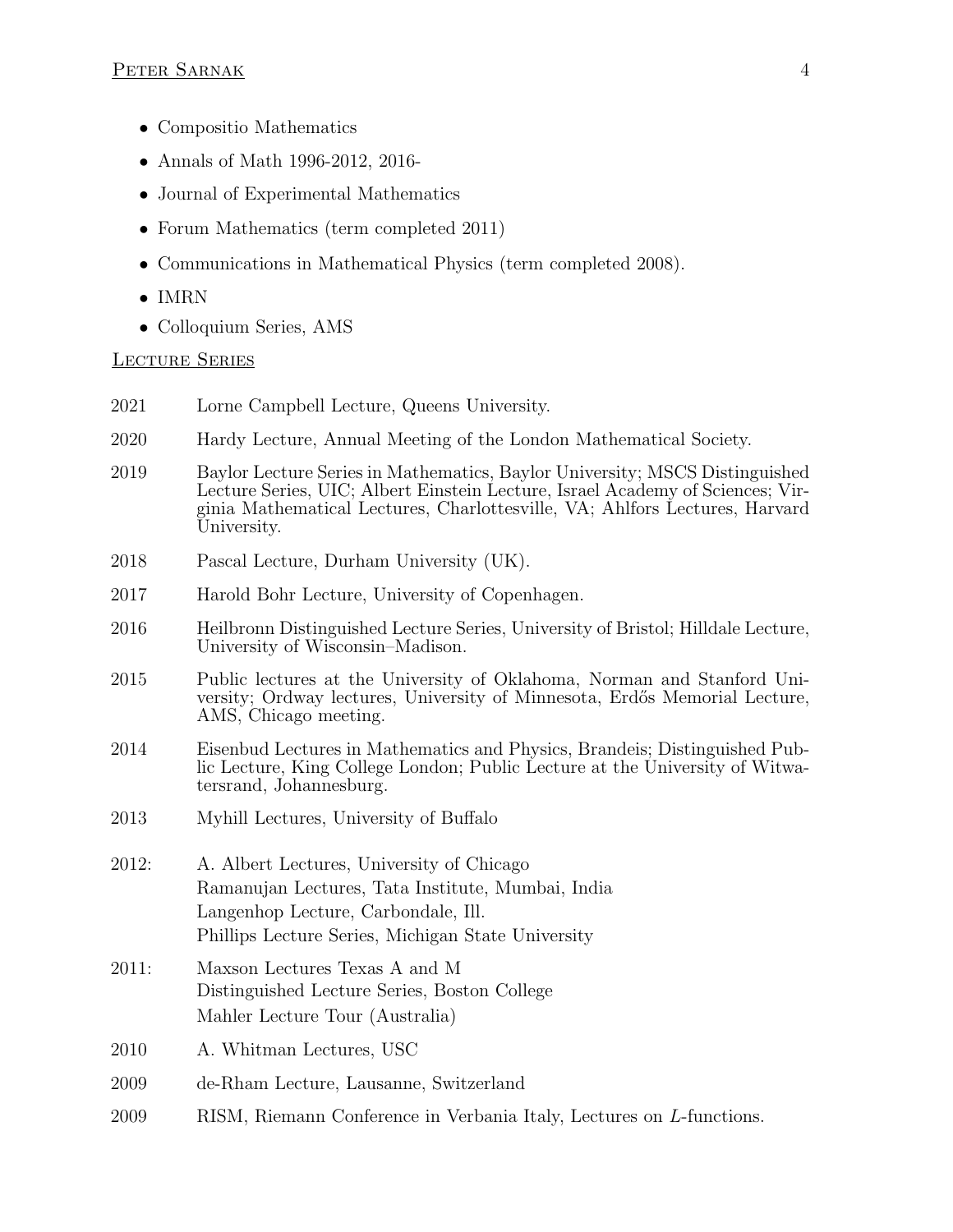- 2008 Mark & Joanna Pinsky Distinguished Lecture Series, Northwestern, Ramanujan Colloquium Lecture, University of Florida, Gainesville, Howard Rowlee Lecture, University of Nebraska, Lincoln
- 2007 Pacific Institute of Mathematics, 10th Anniversary lecture, (Vancouver in September).
- 2006 Pekeris Lecture: Weizmann Institute, Wolff Lectures: Caltech, Distinguished Lecturer: UCLA, Rademacher Lectures: UPenn.
- 2005 Simons Lectures SUNY Stonybrook, ARF Lecture, Ankara Turkey
- 2005 Mordell Lecture Cambridge UK, Gustafsson Lectures, KTH Stockholm, Everett Pitcher Lectures Lehigh University, Coble Lectures, University of Illinois, Champaign
- 2004 Zassenhauss Lectures, Ohio State University, Niven Lectures, University of Oregon, Distinguished Israel Pollak Lecturer, Technion Haifa, The Earle Raymond Hedrick Lectures, MAA
- 2003 Andrejewski Lectures, Göttingen, AMS Colloquium Lectures, Baltimore, Fields Institute Distinguished Lectures Series
- 2002 Turan Memorial Lectures, Hungarian Academy, Budapest, R. Brauer Lectures, University of North Carolina
- 2001 Milliman Lectures, University of Washington, Marker Lectures, Penn State University
- 2000 Kiwet Lectures, University of Michigan, Ann Arbor, Sackler Lectures, Tel-Aviv University, Wolfgang Pauli Lectures, ETH, Zurich
- 1999 Dressler Lecture, Kansas State University
- 1998 Landau Lectures, Hebrew University, Jerusalem, Yamabe Lecture, University of Minnesota, Minnapolis
- 1996 Kemeny Lectures, Darmouth, Bowen Lectures, University of California, Berkeley, Grosswald Lectures, Temple University, Gergen Memorial Lectures, Duke University
- 1995 Clifford Lectures, Tulane University, Courant Lectures, New York University
- 1993 Blyth Lectures, University of Toronto
- 1992 Schur Lectures, Tel Aviv University
- 1990 Porter Lectures, Rice University
- 1989 Whittemore Lectures, Yale University

#### Some Special Conference Lectures

- 1990 ICM 45-minute Lecture, Kyoto
- 1997 Int. Congr. of Math. Physics, Plenary Talk (Brisbane)
- 1998 ICM Plenary Lecture, Berlin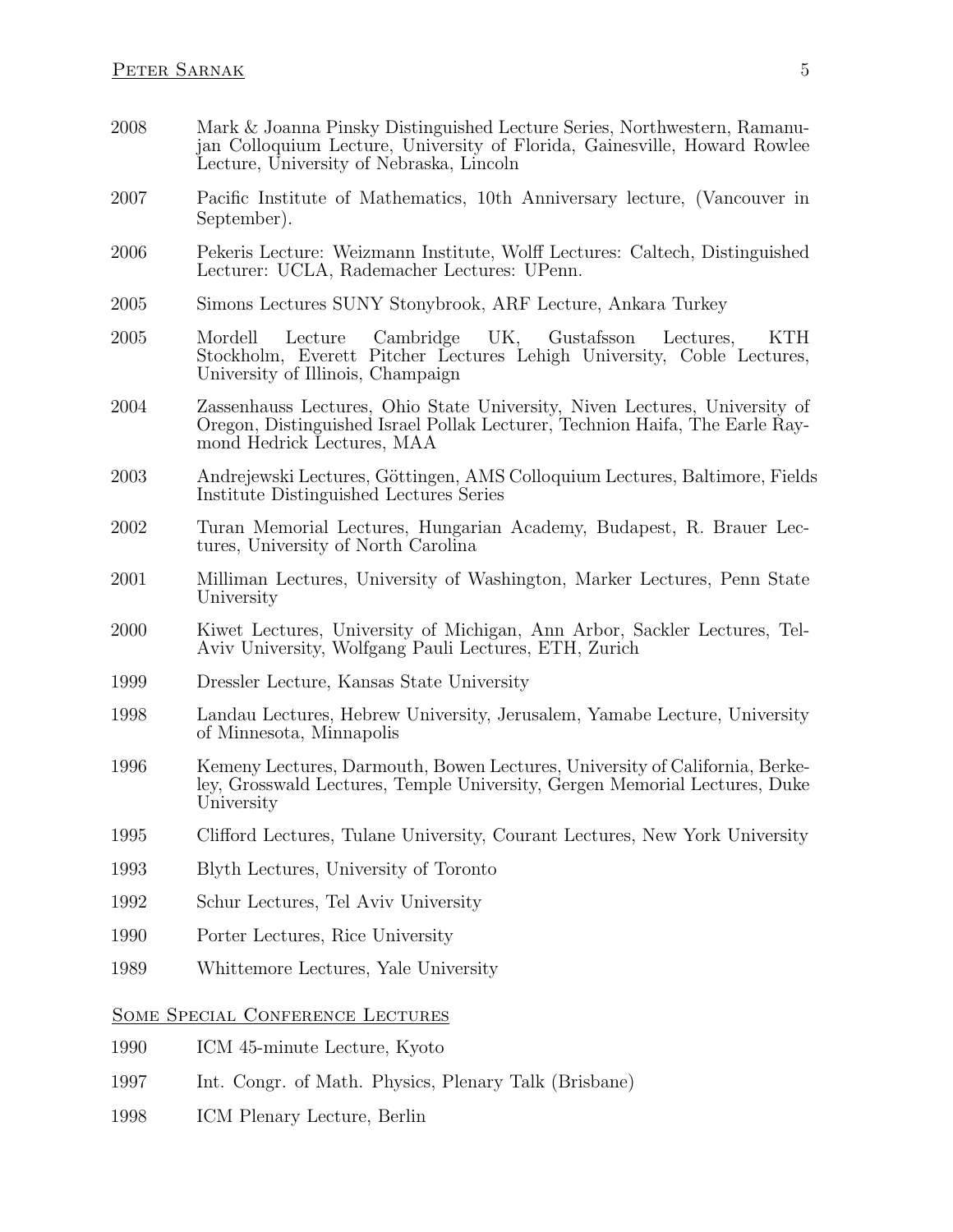- 2000 African Congress of Mathematicians, Plenary Lecture, Cape Town, Africa
- 2007 Garden State Undergraduate Mathematics Conference, Keynote Address, Glassboro, New Jersey
- 2009 MAA Annual Meeting Plenary Lecture, Young Mathematicians Conference, Ohio-State University Plenary Lecture.
- 2010 Plenary Lectures at the Annual Meetings of the Canadian and Israel Math. Societies.
- 2011 Joint South African Mathematical Society, American Mathematical Society, Port Elizabeth, Plenary Lecture.
- 2016 British Mathematical Colloquium, Bristol; Graduate Student Invited Colloquium, Purdue; The 27th Nordic Congress of Mathematicians, Stockholm.

#### Supervised Ph.D.'s of the following persons:

| 1.  | I. Efrat             | 2.  | G. Davidoff        |
|-----|----------------------|-----|--------------------|
| 3.  | W. Duke              |     | 4. V. Donnay       |
| 5.  | J. McLaughlin        | 6.  | S. Arno            |
| 7.  | J. Huntley           | 8.  | J. Pila            |
| 9.  | J. Jorgenson         |     | 10. H. Khuri       |
| 11. | Y. Katznelson        |     | 12. Y. Pedritis    |
|     | 13. R. Lundelius     |     | 14. P. Chui        |
|     | 15. A. Eskin         |     | 16. D. Jakobson    |
|     | 17. A. Zaharescu     |     | 18. A. Karnaukh    |
|     | 19. S.D. Miller      |     | 20. M. Rubinstein  |
| 21. | J. Vanderkam         |     | 22. K. Soundarajan |
|     | 23. A. Gamburd       | 24. | S. Paul            |
|     | 25. J. Vinson        |     | 26. E. Duenez      |
|     | 27. Z. Peng          |     | 28. T. Watson      |
| 29. | A. Booker            | 30. | H. Helfgott        |
|     | 31. G. Harcos        |     | 32. M. McKee       |
|     | 33. S.J. Miller      |     | 34. A. Venkatesh   |
|     | 35. F. Spinu         |     | 36. F. Brumley     |
| 37. | L. Silberman         |     | 38. Y. Kerzhner    |
| 39. | D. Milicevic         |     | 40. A. Kontorovich |
| 41. | A. Yang              |     | 42. S. Marshall    |
|     | 43. E. Fuchs         |     | 44. J. Tsimerman   |
| 45. | A. Altug             |     | 46. J. Jung        |
|     | 47. Y. Park          |     | 48. R. Peckner     |
|     | 49. N. Sardari       |     | 50. P. Humphries   |
|     | 51. R. Zhang         | 52. | J.H. Whang         |
| 53. | M. De Courcy-Ireland |     |                    |
|     |                      |     |                    |
|     |                      |     |                    |